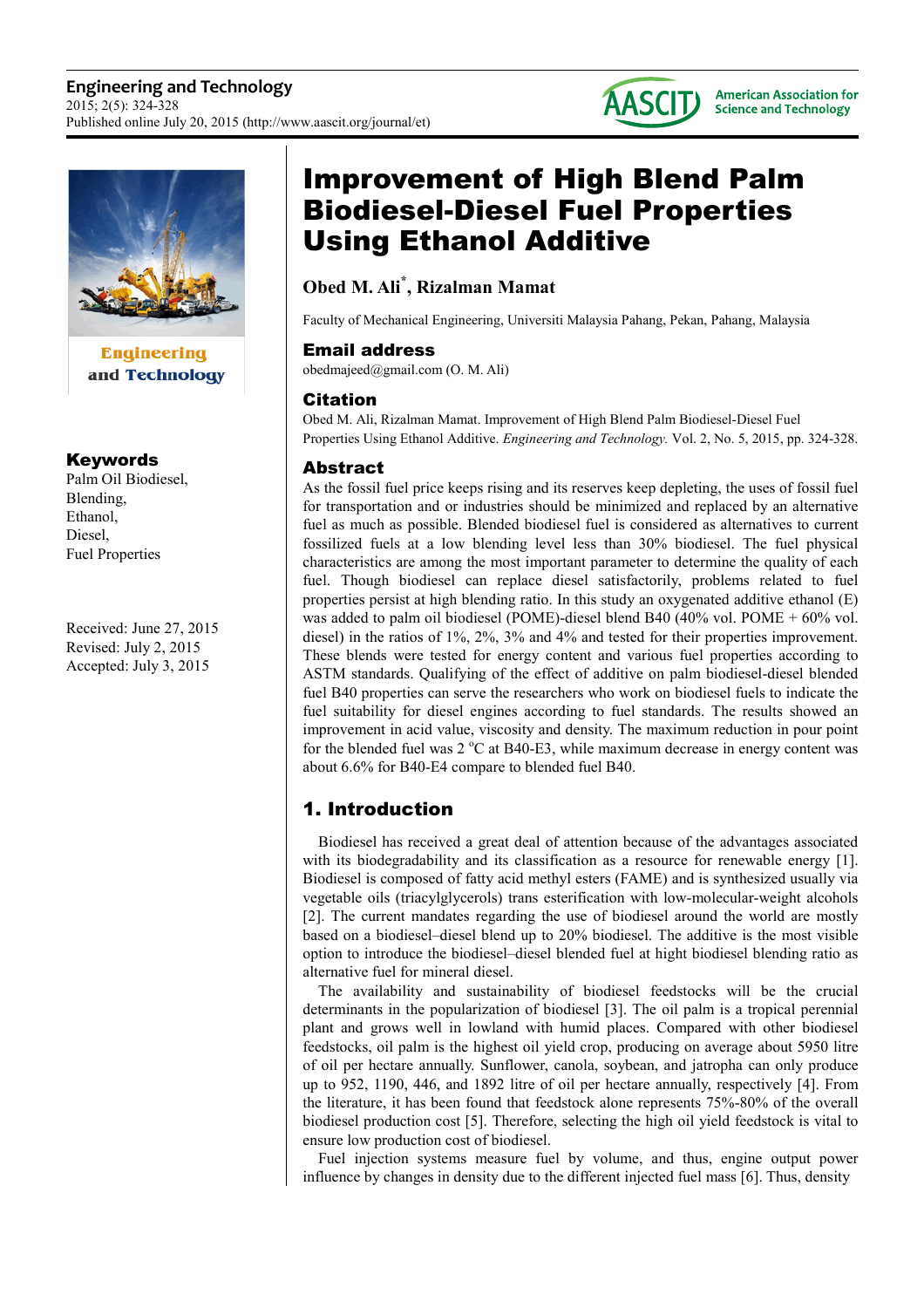is important for various diesel engine performance aspects. The use of fuel with a high kinematic viscosity can lead to undesired consequences, such as poor fuel atomization during spraying, engine deposits, wear on fuel pump elements and injectors, and additional energy required to pump the fuel [7]. The fuel energy content has a direct pump the fuel [7]. The fuel energy content has a direct influence on the engine power output [8], [9]. The biodiesel energy content is less than that of mineral diesel, therefore using of additive most not worsen the energy continent of the POME fuel. Use of additive that have less energy continent with blended fuel usually causes the energy content of the fuel to decrease depending on the additive energy continent and portion. Currently, the energy content is one of the major technical issues in the use of biodiesel–diesel blends, as it relates to the engine power. The conducted researches on measuring the energy content very little and didn't indicate the methods and equipment's used for measurement. However, information concerning the energy content of palm oil biodiesel and its blending with additive remains scarce. e of biodiesel-diesel blends, as it<br>ver. The conducted researches on<br>tent very little and didn't indicate<br>oment's used for measurement.<br>cerning the energy content of palm<br>ng with additive remains scarce.<br>blended of ethanol

Studies [10], [11] on blended of ethanol and biodiesel prepared from Madhuca indica oil (MME) and poultry fat (PFME) exhibited better fuel properties versus unblended biodiesel. Where the reduction in cloud point an was 4 oC and 3 oC for MME and 6 °C and 4 °C for PFME respectively, when blended with 20% of ethanol, with reduction in CO, lower NOx emissions and decrease in smoke emissions on an average without affecting the thermal efficiency.

Other experimental investigations [12], [13] [13] were conducted to evaluate the effects of using ethanol as additives to soybean biodiesel/diesel blends on the performance, emissions and combustion characteristics of a direct injection diesel engine. The tested fuels denoted as B20E5 (20%

biodiesel and 80% diesel in vol.) with 5% ethanol and (B30E5) 30% biodiesel and 70% diesel in vol.) with 5% ethanol. The results indicate that, compared with blended fuel, there is slightly lower brake specific fuel consumption (BSFC). Drastic reduction in smoke is observed with ethanol at higher engine loads. Nitrogen oxide (NOx) emissions and hydrocarbon (HC) emissions are slightly higher for blended fuel with ethanol, but carbon monoxide (CO) is slightly lower. However, the blended fuels with ethanol could lead to reduction of both NOx and HC emissions of a diesel engine [14], where biodiesel was blended with 5%, 10% and 15% by [14], where biodiesel was blended with 5%, 10% and 15% by volume of ethanol and tested in a 4-cylinder direct-injection diesel engine. sults indicate that, compared with blended fuel,<br>tly lower brake specific fuel consumption<br>c reduction in smoke is observed with ethanol<br>le loads. Nitrogen oxide (NOx) emissions and<br>HC) emissions are slightly higher for bl

Palm biodiesel-diesel blends up to B30 can be directly used in the diesel engines with little or no engine modifications [15]. Therefore, the objective of this study was investigated the ability of using the blended fuel B40 as alternative fuel for mineral diesel through characterize the properties of (POME)-diesel blends fuel (B40) with ethanol (E) as additive, including the energy content and law temperature flow properties. Therefore, the objective of this study was<br>bility of using the blended fuel B40 as<br>r mineral diesel through characterize the<br>ME)-diesel blends fuel (B40) with ethanol

### 2. Research Methodology

There were five samples of fuel used in this study which includes, blended fuel (B40) (biodiesel 40% blend with 60% mineral diesel), B40-E1, B40-E E2, B40-E3 and B40-E4. Fig. 1 illustrates different analytical apparatus to measure the fuel properties. All the test methods conform to the strict ASTM procedures as recommended by manufacturers. Those tests were conducted under controlled room temperature, pressure and relative humidity to ensure that the result is not influenced from environmental errors.



Figure 1. Analytical instruments used to measure fuel properties; (a) Magnatic stirrer, (b) Density meter, (c) Viscosity bath, (d) Acid value & acidity tester, (e) Oxygen Bomb Calorimeter, (f) Cloud and pour point measuring equipment.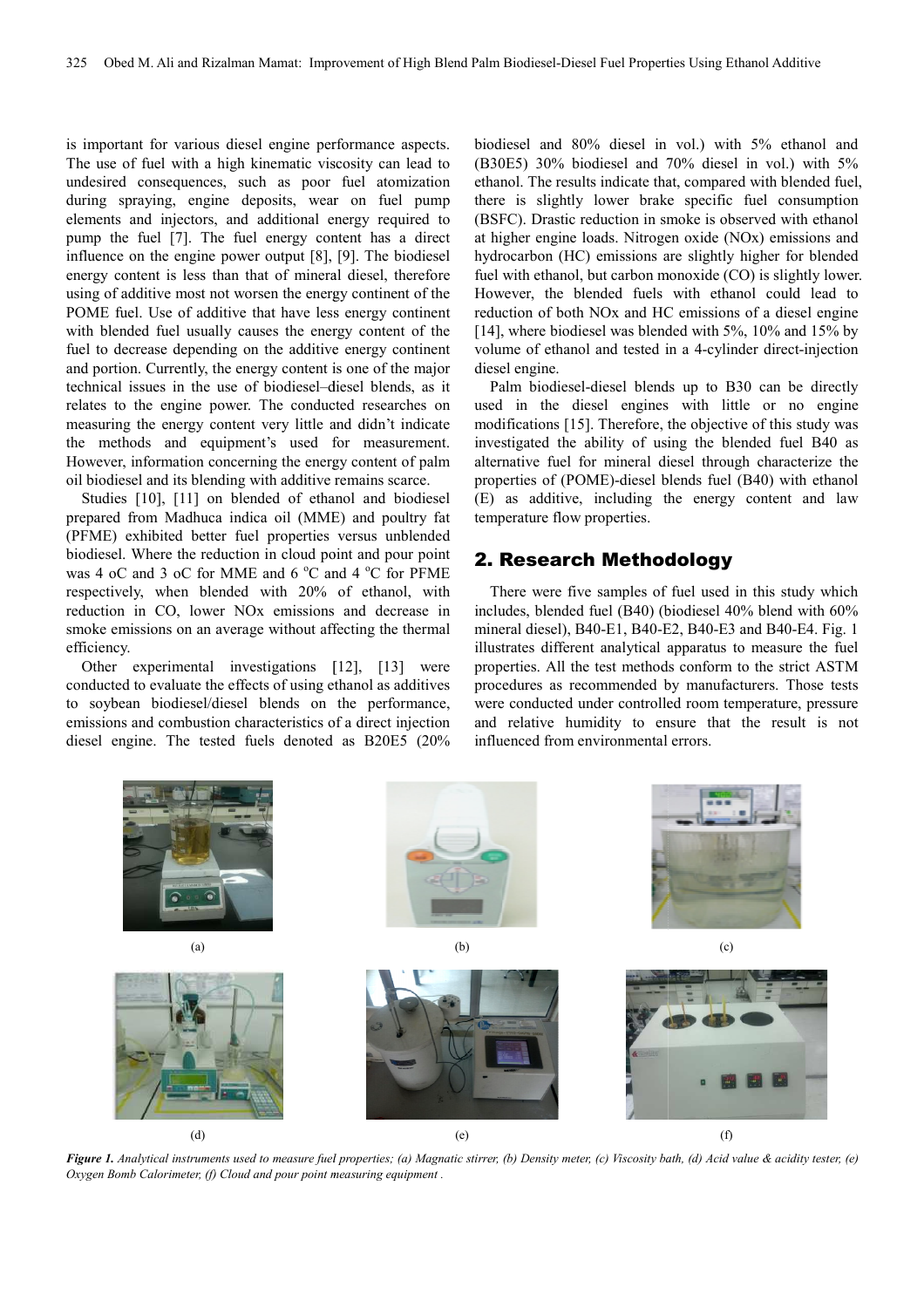### 3. Result and Analysis

#### 3.1. Viscusity

The viscosities of blended fuel vary in the range of 3.56 and  $3.97 \text{ mm}^2\text{/s}$  for B40-E4 and B40 respectively. All B40-E blends, as well as B40, satisfied the kinematic viscosity specification contained in ASTM D6751. The viscosity of the blend decreased linearly as the E portion increases in the fuel mixture as observed from Fig. 2. It clearly shows that the viscosity of B40-E4 was 10% lower than the blended fuel B40. This because the effect of E additive on free fatty acid (FFA) concentration in biodiesel. As a comparison, the small viscosity of B40-E4 was 10% lower than the blended fuel B40. This because the effect of E additive on free fatty acid (FFA) concentration in biodiesel. As a comparison, the small amount of ethanol dilution in the biodiesel proven to reduce the viscosity of the fuel.



*Figure 2. Variation of viscosity.*

#### 3.2. Density

The densities of B40-E blended fuel produced in this study The densities of B40-E blended fuel produced in this study are very close to each other and in the range of 857.2–860  $\text{kg/m}^3$  for B40-E4 and B40 respectively. They are suitable for the ASTM and EN standards and slightly higher than those of the diesel fuel 847 kg/m<sup>3</sup>. Fig. 3 presents the variation of density values for B40 with E portion. It is clear that the density of the B40-E blend decreased linearly with a higher volumetric percentage of the E, indicating that the additivity for the volume. nd B40 respectively. They are suitable for<br>standards and slightly higher than those of<br> $kg/m<sup>3</sup>$ . Fig. 3 presents the variation of<br>B40 with E portion. It is clear that the<br>E blend decreased linearly with a higher



From the figure it's obvious that the small amount of

ethanol dilution in the biodiesel blend fuel is proven to reduce the density of the fuel closer to that of diesel fuel.

#### 3.3. Acid Value

Acid value number is defined as the amount of potassium hydroxide (KOH) in milligrams that is necessary to neutralize free fatty acids (FFAs) contained in 1 gram of oil. It possesses as the vegetable oil quality indicator to monitor the oil degradation during storage period. According to ASTM D 6751 and EN14214, the maximum value of acid number is 0.5 mg KOH/g [16]. e oil quality indicator to monitor<br>g storage period. According to<br>214, the maximum value of acid



*Figure 4. Variation of acid value.*

Fig. 4 presents the acid value for the tested fuels. It can be seen from the figure that the number of acid value for B40 is the highest at 0.3 mg KOH/g. On the other hand, the number of acid value for B40-E4 is the lowest at 0.28 mg KOH/g. From figure it's clear that the acide value slightly improved by adding ethanol additive with the mentioned percentage. This was expected, as E will dilute the free fatty acids present in POME, resulting in a reduction in AV. The acid value of the B40-E blend satisfies the requirement of ASTM D6751-06 and EN 14104 Standard for all blending range.

#### 3.4. Pour Point

B40-E blends improved low temperature operability compared to blended fuel B40 since the freezing points of E B40-E blends improved low temperature operability compared to blended fuel B40 since the freezing points of E  $(-117.4 \text{ °C})$  are substantially below the temperature at which biodiesel typically undergoes solidification.



*Figure 5. Variation of pour point.*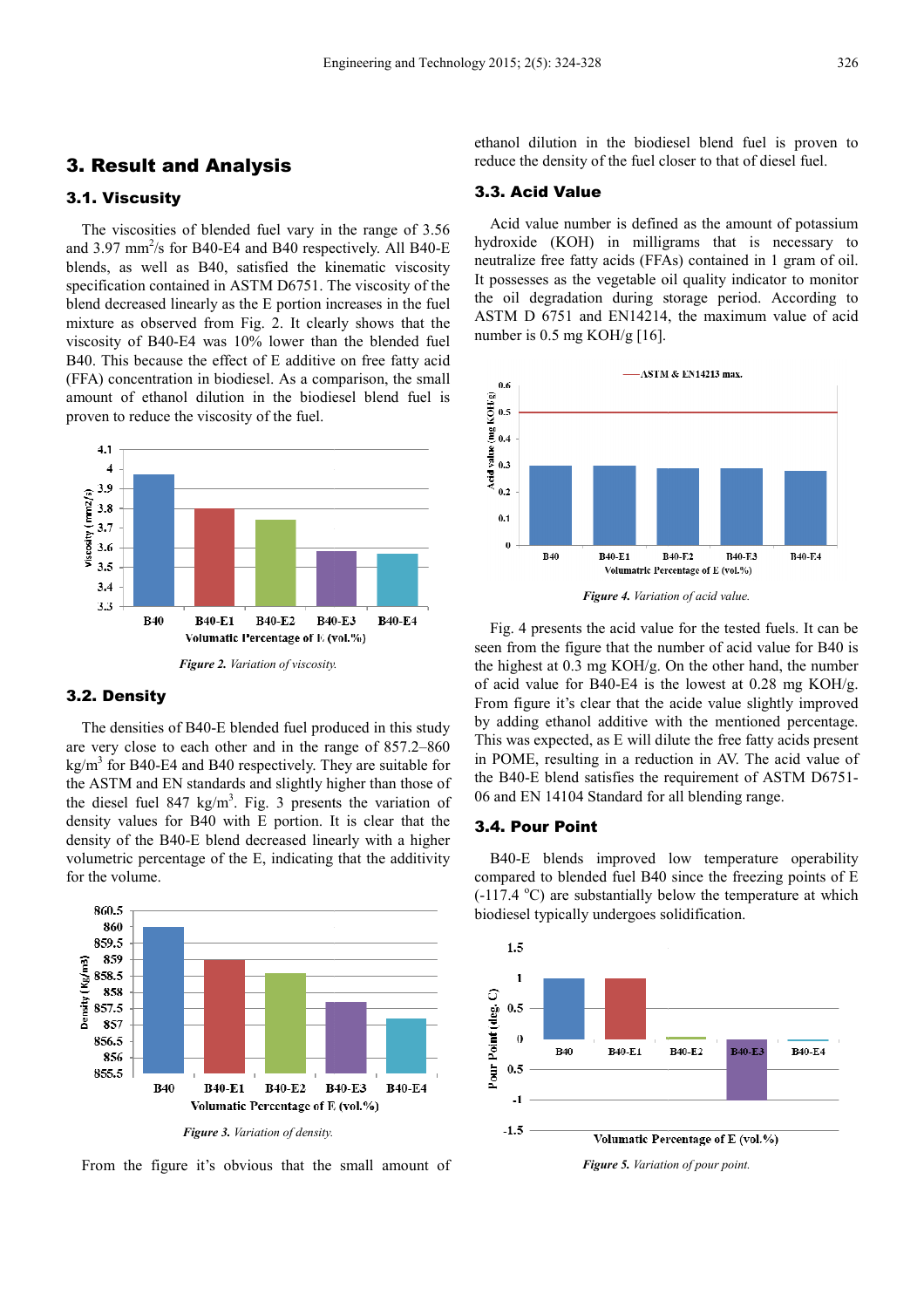Addition of E to blended fuel B40 slightly affected CP, while increasing E content from 0 to 4% resulted in a significant decline in PP. Fig. 5 shows the variations of the PP for POME with the volumetric percentage of the E. The maximum reduction of PP for blended fuel B40 was  $3^{\circ}$ C when adding 3% E. The low-temperature properties of biodiesels not indicated in ASTM and EN standards as it related to climatic conditions.

#### 3.5. Calorific Value

Due to its high oxygen content, biodiesel has lower mass energy values than petroleum diesel. Therefore, using low energy continent additive with blended fuel results in decreasing energy content of the fuel. The heating value is not specified in the biodiesel standards ASTM D6751 and EN 14214 but is prescribed in EN 14213 (biodiesel for heating purpose) with a minimum of 35 MJ/kg [17] 193% E. The low-temperature properties of<br>the indicated in ASTM and EN standards as it<br>imatic conditions.<br>**rific Value**<br>s high oxygen content, biodiesel has lower mass<br>es than petroleum diesel. Therefore, using low<br>tinent



Fig. 6, presents the calorific value of the fuels measured by Oxygen Bomb Calorimeter (refer to Fig. 1e). It can be seen from the figure that the calorific value of blended fuel B40 B40- E4 is lower than that of blended fuel B40 by about 6.67%. From the figure it's obvious that the small amount of ethanol dilution in the biodiesel blend fuel is proven to slightly reduce the calorific value compare to that of Blended fuel.

#### 4. Conclusion

The ability of using blended fuel B40 as alternative fuel for mineral diesel fuel was investigated through improving the blended fuel properties using small portion of ethanol as additive. From the study we have been concluded the following resultes: ution in the biodiesel blend fuel is proven to slightly<br>duce the calorific value compare to that of Blended fuel.<br>**Conclusion**<br>The ability of using blended fuel B40 as alternative fuel<br>rimieral diesel fuel was investigated

- 1. An increase in ethanol additive concentration was linearly decreased the density and viscosity of the blend fuel closer to minerial diesel. linearly decreased the density and viscosity of the blend<br>fuel closer to minerial diesel.<br>2. A small concentration of ethanol slightly improved the
- acid value of the blended fuel B40, where acid value decreased with the additive portion increasing.
- 3. In general, the heating value decreases slightly with increasing ethanol portion in the blends. The maximum decrease in heating value was about 6.6% at 4% ethanol

additive compare to the blended fuel B B40, which still satisfy the limits of the EN 14213 standard.

- 4. Increasing ethanol content in blended fuel B40 resulted in a significant difference in low temperature performance, with Maximum decrease in pour point by  $2^{\circ}$ C for B40-E3 compare to B40.
- 5. Finally, B40-E3 blends exhibited slightly superior low temperature performance, acid value; viscosity and density with slight lower energy continent by about 4.3% compare to B40 and may be suggested as prudent choice suitable for diesel engine.

### Acknowledgements

The authors would like to acknowledge to University Malaysia Pahang for the financial support under UMP Research Grand RDU 1403156.

## References

- [1] O. M. Ali, R. Mamat, and C. K. M. Faizal, "Review of the effects of additives on biodiesel properties, performance and emission features," *Journal of Renewable and Sustainable Energy*, vol. 5, no. 1, p. 012701, 2013.
- [2] F. Yasar, S. Altun, and H. Adin, "Fuel properties of biodiesels produced from blends of canola oil and animal tallow," *Energy Educ Sci Technol*, vol. 27, no. 1, pp. 199 199–208, 2011.
- [3] O. M. Ali, R. Mamat, and C. K. M. Faizal, "Palm Biodiesel Production , Properties and Fuel Additives," *International Review of Mechanical Engineering* , vol. 6, no. 7, pp. 1573– 1580, 2012.
- [4] A. Demirbas, "Biodiesel from oilgae, biofixation of carbon dioxide by microalgae: a solution to pollution problems," *Appl Energy*, vol. 88, pp. 3541-7., 2011.
- [5] A. S. Silitonga, A. E. Atabani, T. M. I. Mahlia, H. H. Masjuki, I. A. Badruddin, and S. Mekhilef, "A review on prospect of Jatropha curcas for biodiesel in Indonesia.," *Renew Sustain Energy Rev*, vol. 15, pp. 3733–56, 2011.
- [6] O. M. Ali and R. Mamat, "Improving Engine Performance and Low Temperature Properties Of Blended Palm Biodiesel Using Additives . A review," *Applied Mechanics and Materials*, vol. 315, pp. 68–72, 2013.
- [7] E. Alptekin and M. Canakci, "Determination of the density and the viscosities of biodiesel-diesel fuel blends," Renewable *Energy*, vol. 33, pp. 2623–30., 2008. 701. 315, pp. 68–72, 2013.<br>
and M. Canakci, "Determination of the density<br>
osities of biodiesel–diesel fuel blends," *Renewable*
- [8] A. Karmakar, S. Karmakar, and S. Mukherjee, "Properties of various plants and animals feedstocks for biodiesel production," *Bioresour Technol*, vol. 101, no. 19, pp. 7201-10., 2010. 30., 2008.<br>r, and S. Mukherjee, "Properties of<br>iimals feedstocks for biodiesel<br>*chnol*, vol. 101, no. 19, pp. 7201–
- [9] O. M. Ali, R. Mamat, N. R. Abdullah, and A. Abdullah, "Analysis of Blended Fuel Properties and Engine Cyclic Variations with Ethanol Additive," *Journal of Biobased Materials and Bioenergy*, vol. 9, pp. 108 108–141, 2015.
- [10] P. V Bhale, N. V Deshpande, and B. S. Thombre, "Improving the low temperature properties of biodiesel fuel," *Renewable Energy*, vol. 34, pp. 794–800, 2009. 800,